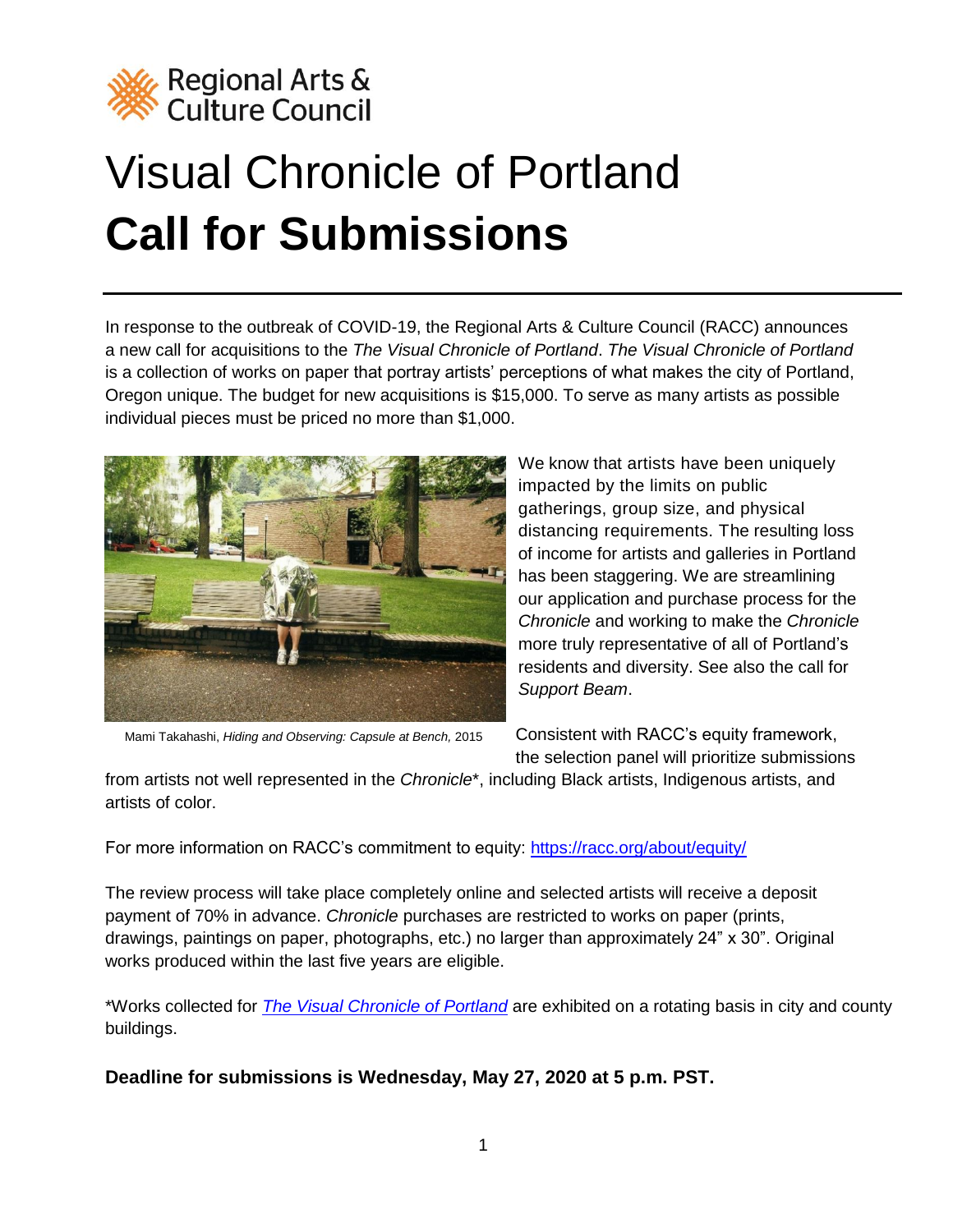# **ABOUT THE VISUAL CHRONICLE OF PORTLAND**

The *Visual Chronicle of Portland* is a living archive that provides a visual narrative of Portland. It reveals distinctive landscapes and diverse personalities as interpreted by artists who know the city. The collection, owned and funded by the City of Portland, strives to reflect a diversity of people, artistic disciplines and points of view. RACC is committed to engaging artists who are not yet part of the *Chronicle* to expand its range of expression and to make it more representative of all of Portland. Since its inception in 1985, this collection has grown to 357 works by 212 different artists. Once purchased, selected works are displayed in public spaces in buildings operated and maintained by the City of Portland and Multnomah County.

## **View the** *Visual Chronicle* **collection [here.](http://raccpublicart.org/collection/5e68779b8fe3b075b4863e10)**

# **SELECTION PROCESS**

An independent panel of artists and curators will select artwork for purchase by reviewing images and application materials online.

Recognizing the disparities of the health, social and economic impacts of COVID-19 on communities of color, the panel will prioritize submissions from Black artists, Indigenous artists, and artists of color.

Once selected, RACC will pay artists 70% of the total award up to \$1,000. RACC will pay the balance upon receipt of the artwork – as soon as that proves safe and practical.

The panel reserves the right to select an artist who does not directly apply to this call for submission, if appropriate.

## **Goals for this year's additions to the** *Visual Chronical:*

- Add range and relevance to the *Chronicle* by purchasing works from artists and communities previously under-represented in the collection. Artists who haven't previously applied for the *Chronicle* are encouraged.
- Capture the moment that we find ourselves in as Portland navigates the pandemic—to the extent that it is safe to do so. Do not put yourself at risk or ignore social distancing requirements or best practices to make new work for this purchase! Balance what we may want/need to remember from 2020 with what you think future *Chronicle* curators and City/County staff will want to display in public spaces down the road.
- Document our growth and change as a city. We honor artists who wish to submit new or preexisting work unrelated to the quarantine or the coronavirus. Work should still match the purpose of the *Chronical*, portraying what makes Portland unique. Artworks depicting areas outside the downtown core are of particular interest.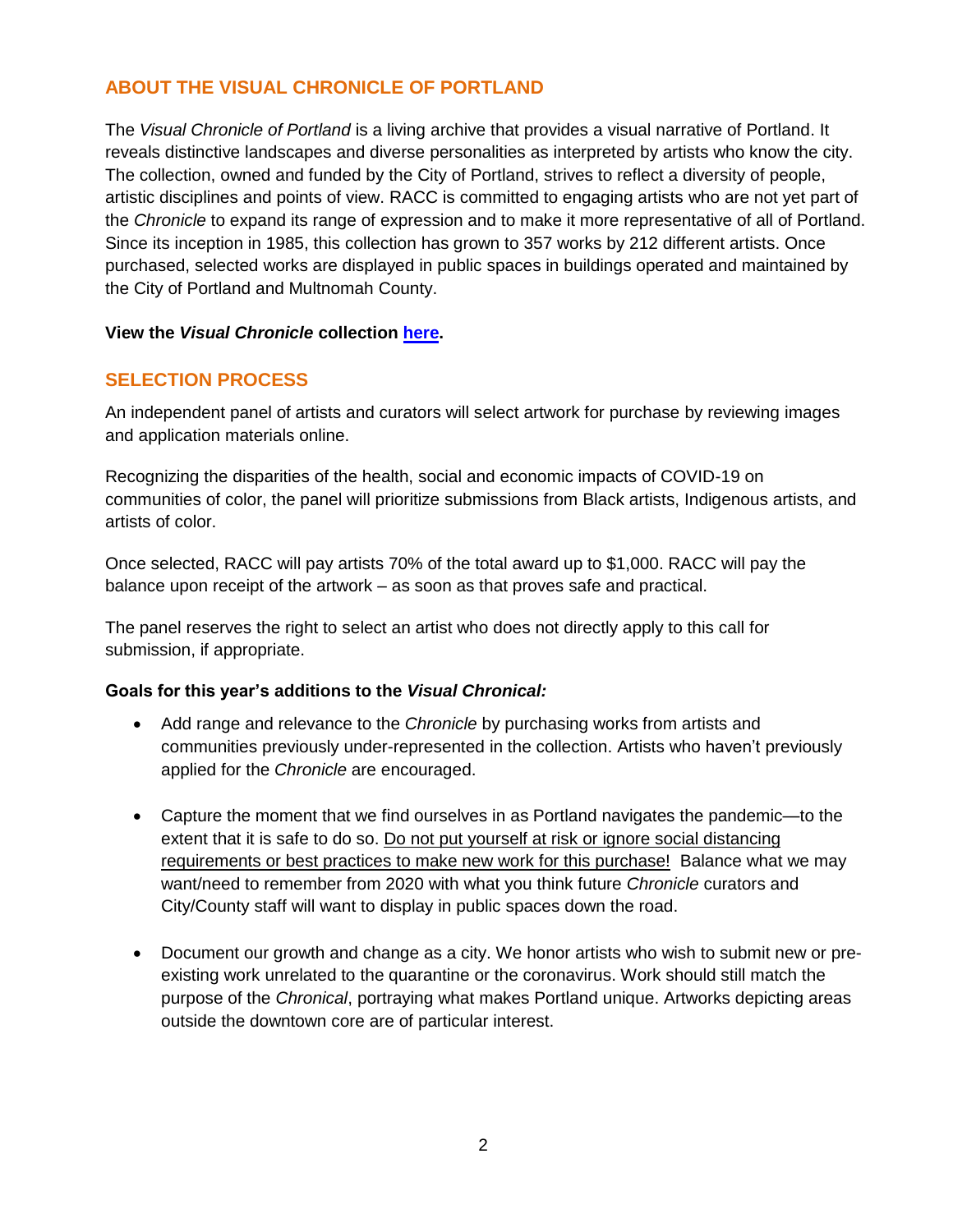# **ARTWORK REQUIREMENTS & ELIGIBILITY**

**Original works on paper, produced within the last five years, by artists living in Oregon and SW Washington are eligible.** Artistic quality and appropriate-ness for display in a public setting will be weighted in the selection process.

Works submitted must also meet the following requirements:

- Be an original work on paper, photograph, handmade print of limited edition, or original zine or graphic narrative-based work. The price for each individual work must be no more than \$1,000.
- $\triangleright$  To the extent possible, considering the current availability of art supplies, artwork should be on archival paper and rendered in archival media. Paper size should be no larger than approximately 24" x 30".
- Matting and framing will be provided by RACC. Works may be submitted already framed or matted, but RACC reserves the right to re-mat or re-frame the work.

#### **SUBMISSION GUIDELINES**

All applications should be submitted through RACC's Opportunity Portal: **[racc.org/apply.](http://www.racc.smapply.org/)** 

Applicants must create an account, or log into their existing account. **Incomplete applications cannot be considered.** 

Once you have started your application, you can save after each step and sign out. Your application will be saved as a draft you can continue to work on as needed. Once you hit "Submit," your application is final. Please do not hesitate to contact us if you have any questions.



Eatcho, *What Have You*, pencil and watercolor on paper, 2017

#### **Please include the following application materials:**

- **Up to six (6) pieces for submission; no more than six (6) images total.** The selection panel will review up to six images per artist. That can include two images of a single piece, or unique pieces as long as the total does not exceed six. **File size of each submitted image should be no larger than 5 megabytes; use .jpg format only. For each artwork please provide title, media, dimensions, year completed, and a purchase price.**
- **Résumé or bio:** Upload a PDF that outlines artistic accomplishments and activities (no more than two pages).
- **Artist's statement** (*optional)*: In 1000 characters or less, provide a description about the work submitted.